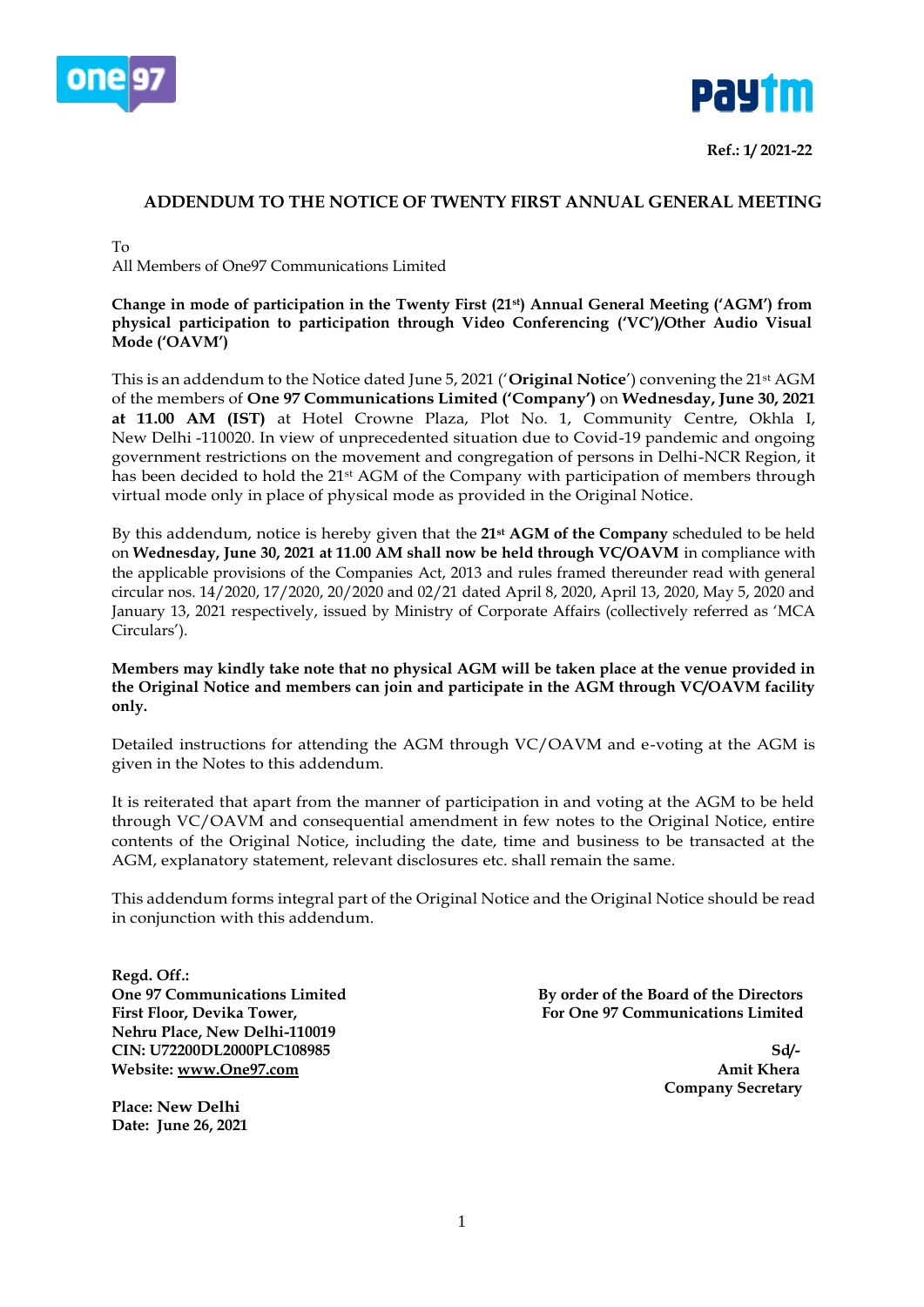



# **NOTES***:*

- 1. **In view of the continuing restrictions on the movement of persons at several places in the country due to COVID-19 pandemic, the Ministry of Corporate Affairs (MCA) has vide General Circular No. 14/2020 dated April 8, 2020, General Circular No. 17/2020 dated April 13, 2020, General Circular No. 20/2020 dated May 5, 2020 and General Circular No. 02/2021 dated January 13, 2021 (hereinafter collectively referred to as 'MCA Circulars') allowed the companies to conduct the AGM through Video Conferencing (VC) or Other Audio Visual Means (OAVM) during the calendar year 2021. Given the ongoing situation in the Delhi/NCR, it would be difficult to convene meeting at the venue of the meeting as was mentioned in the Original Notice dated June 5, 2021. Accordingly, the Company would be conducting the AGM through VC/OAVM and in this connection it has availed the services of Link Intime India Private Limited ('LIIPL') for providing the VC/OAVM facility.**
- 2. Since, this AGM is being held pursuant to the MCA Circulars through VC/OAVM, physical attendance of Members has been dispensed with. Accordingly, the facility for appointment of proxies by the Members will not be available for the AGM. Accordingly, Notes 1, 6 and 7 of the Original Notice dealing with the Proxy Form, Attendance Slip be considered as not relevant.
- 3. Corporate members intending to participate in the proceedings of the AGM are requested to send a certified copy of their board resolution or any other document validly executed by its director or other authorized signatories/persons, authorizing their representative to participate and cast their vote through e-voting on their behalf at the AGM at enotices@linkintime.co.in.
- 4. Members who have not registered their email address are requested to register the same with the Company's Registrar and Share Transfer Agents/ Depository Participant(s) for sending future correspondence.
- 5. The Register of Directors and Key Managerial Personnel and their shareholding, maintained under Section 170 of the Companies Act, 2013 ('Act') and the Register of Contracts or Arrangements in which the directors are interested, maintained under Section 189 of the Act and other document referred in MCA Circulars will be available electronically for inspection by the members during the AGM. All documents referred to in Original Notice dated June 5, 2021 and Explanatory Statement will also be available for electronic inspection without any fee by the members from the date of circulation of this Notice up to the date of AGM, i.e. June 30, 2021. Members seeking to inspect such documents can send an email to compliance@paytm.com.
- 6. Members may note that the VC/OAVM Facility allows participation of atleast 1,000 members on a first-come first-served basis. The large members (i.e. members holding 2% or more shareholding), promoters, institutional investors, directors, key managerial personnel, the chairpersons of the Audit Committee, Nomination and Remuneration Committee and Stakeholders Relationship Committee, auditors, etc. can attend the  $21<sup>st</sup>$  AGM without any restriction on account of first-come first-served principle.
- 7. Members are informed that in case of joint holders attending the AGM through VC/OAVM, only such joint holder who is first in the order of names will be entitled to vote.
- 8. Members who would like to express their views/ask questions during the AGM may register themselves as a speaker by sending their request latest by Monday, June 28, 2021 upto 5.00 PM, mentioning their name, demat account number/folio number, email id, mobile number at compliance@paytm.com.
- 9. Those members who have registered themselves as a speaker will only be allowed to express their views/ask questions during the AGM. The Company reserves the right to restrict the number of questions and number of speakers depending upon the availability of time, for smooth conduct of the AGM.
- 10. The Company has also provided the facility to the members to ask questions to the panellist via active chat-board during the AGM and the same would be responded by the Company appropriately.
- 11. Members may note that this Addendum to the Original Notice has been uploaded on the website of the Company a[t www.One97.com.](file:///C:/Users/gaurav.pandit/Downloads/www.One97.com) The Original Notice and the Addendum can also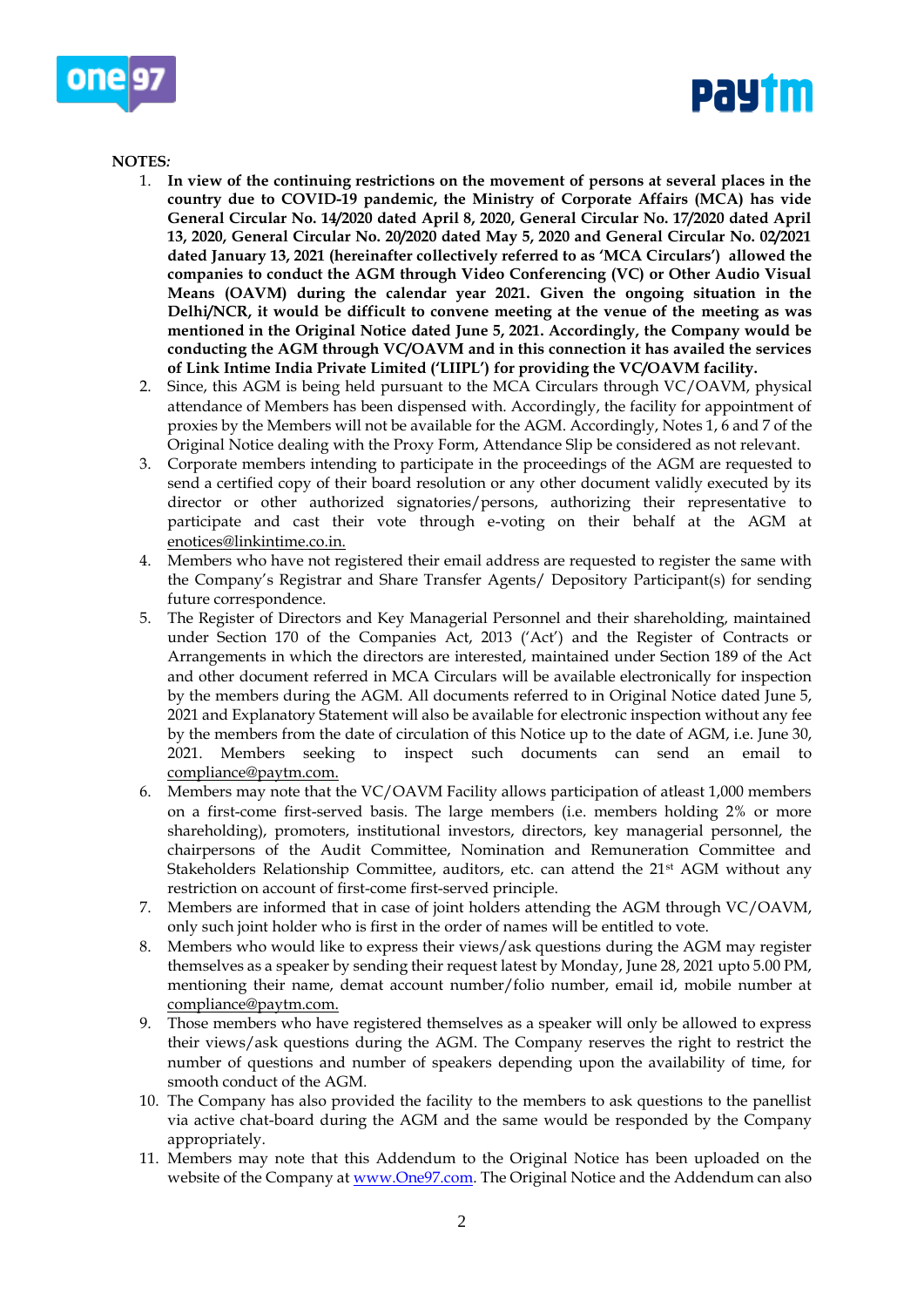



be accessed from the website of Company at [www.One97.com](file:///C:/Users/gaurav.pandit/Downloads/www.One97.com) and LIIPL (agency for providing the remote e-voting facility and e-voting facility at the AGM) [https://instavote.linkintime.co.in.](https://instavote.linkintime.co.in/) Note 8 to the Original Notice stands modified to the aforesaid effect.

- 12. The Chairman of the AGM shall, at the AGM and at the end of the discussion on the resolutions on which voting is to be held, allow voting with the assistance of scrutinizer and e-voting agency i.e. LIIPL by use of e-voting (Insta Poll) for all those members who are present at the AGM but have not cast votes by availing the remote e-voting facility. Note 18 to the Original Notice stands modified to the aforesaid effect.
- 13. **Instructions with respect to remote e-voting shall remain same as mentioned in Note 19 of the Original Notice.**
- 14. **Instructions for the members to attend and vote at the AGM electronically: Process and manner for attending the AGM through InstaMeet:**
	- 1. Open the internet browser and launch the URL: [https://instameet.linkintime.co.in](https://instameet.linkintime.co.in/)
		- Select the **"Company"** and **'Event Date'** and register with your following details:
			- A. **Demat Account No. or Folio No:** Enter your 16 digit Demat Account No. or Folio No.
				- Shareholders/ members holding shares in **CDSL demat account shall provide 16 Digit Beneficiary ID**
				- Shareholders/ members holding shares in **NSDL demat account shall provide 8 Character DP ID followed by 8 Digit Client ID**
				- Shareholders/ members holding shares in **physical form shall provide** Folio Number registered with the Company
			- B. **PAN:** Enter your 10-digit Permanent Account Number (PAN) (Members who have not updated their PAN with the Depository Participant (DP)/ Company shall use the sequence number provided to you, if applicable.
			- C. **Mobile No.:** Enter your mobile number.
			- D. **Email ID:** Enter your email id, as recorded with your DP/Company.
		- $\triangleright$  Click "Go to Meeting" (You are now registered for InstaMeet and your attendance is marked for the meeting).

Please refer the instructions (annexure) for the software requirements and kindly ensure to install the same on the device which would be used to attend the meeting. Please read the instructions carefully and participate in the meeting. You may also contact at email: [instameet@linkintime.co.in](mailto:instameet@linkintime.co.in) or Tel: 022-49186175 for any support on the dedicated number provided to you in the instruction/ InstaMEET website.

#### **Instructions for Shareholders/ Members to Speak during the Annual General Meeting (AGM) through InstaMeet:**

- 1. Members who would like to speak during the meeting must register their request 2 days in advance with the Company;
- 2. Member will get confirmation on first cum first basis depending upon the provision made by the Company;
- 3. Member will receive "speaking serial number" once they mark attendance for the AGM;
- 4. Other member may ask questions to the panellist, via active chat-board during the AGM;
- 5. Please remember your speaking serial number and start your conversation with panellist by switching on video mode and audio of your device; and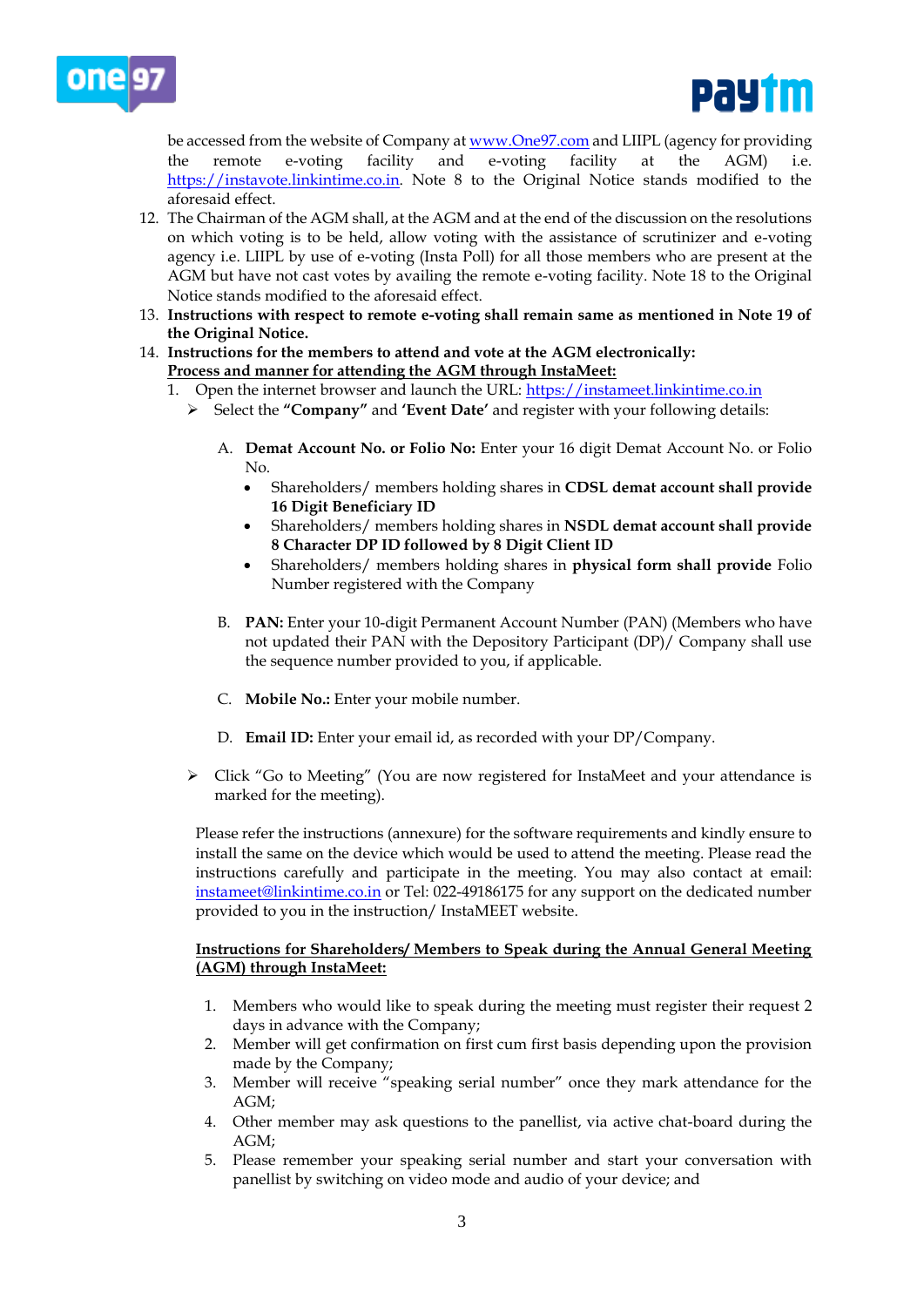



6. Speaker shareholder will be allowed to ask question within specified time frame.

### **Instructions for Shareholders/ Members to Vote during the AGM through InstaMeet:**

Once the electronic voting is activated by the scrutinizer/ moderator during the meeting, shareholders/ members who have not exercised their vote through the remote e-voting can cast the vote as under:

- 1. On the Shareholders VC page, click on the link for e-Voting "Cast your vote"
- 2. Enter your 16 digit Demat Account No. / Folio No. and OTP (received on the registered mobile number/ registered email Id) received during registration for InstaMEET and click on 'Submit'.
- 3. After successful login, you will see "Resolution Description" and against the same the option "Favour/ Against" for voting.
- 4. Cast your vote by selecting appropriate option i.e. "Favour/Against" as desired. Enter the number of shares (which represents no. of votes) as on the cut-off date under 'Favour/Against'.
- 5. After selecting the appropriate option i.e. Favour/Against as desired and you have decided to vote, click on "Save". A confirmation box will be displayed. If you wish to confirm your vote, click on "Confirm", else to change your vote, click on "Back" and accordingly modify your vote.
- 6. Once you confirm your vote on the resolution, you will not be allowed to modify or change your vote subsequently.

**Note:** Shareholders/ Members, who will be present in the AGM through InstaMeet facility and have not casted their vote on the Resolutions through remote e-Voting and are otherwise not barred from doing so, shall be eligible to vote through e-Voting facility during the meeting. Shareholders/ Members who have voted through Remote e-Voting prior to the AGM will be eligible to attend/ participate in the AGM through InstaMeet. However, they will not be eligible to vote again during the meeting.

Shareholders/ Members are encouraged to join the Meeting through Tablets/ Laptops connected through broadband for better experience.

Shareholders/ Members are required to use Internet with a good speed (preferably 2 MBPS download stream) to avoid any disturbance during the meeting.

Please note that Shareholders/ Members connecting from Mobile Devices or Tablets or through Laptops connecting via Mobile Hotspot may experience Audio/Visual loss due to fluctuation in their network. It is therefore recommended to use stable Wi-FI or LAN connection to mitigate any kind of aforesaid glitches.

In case shareholders/ members have any queries regarding login/ e-voting, they may send an email to [instameet@linkintime.co.in](mailto:instameet@linkintime.co.in) or contact on: - Tel: 022-49186175.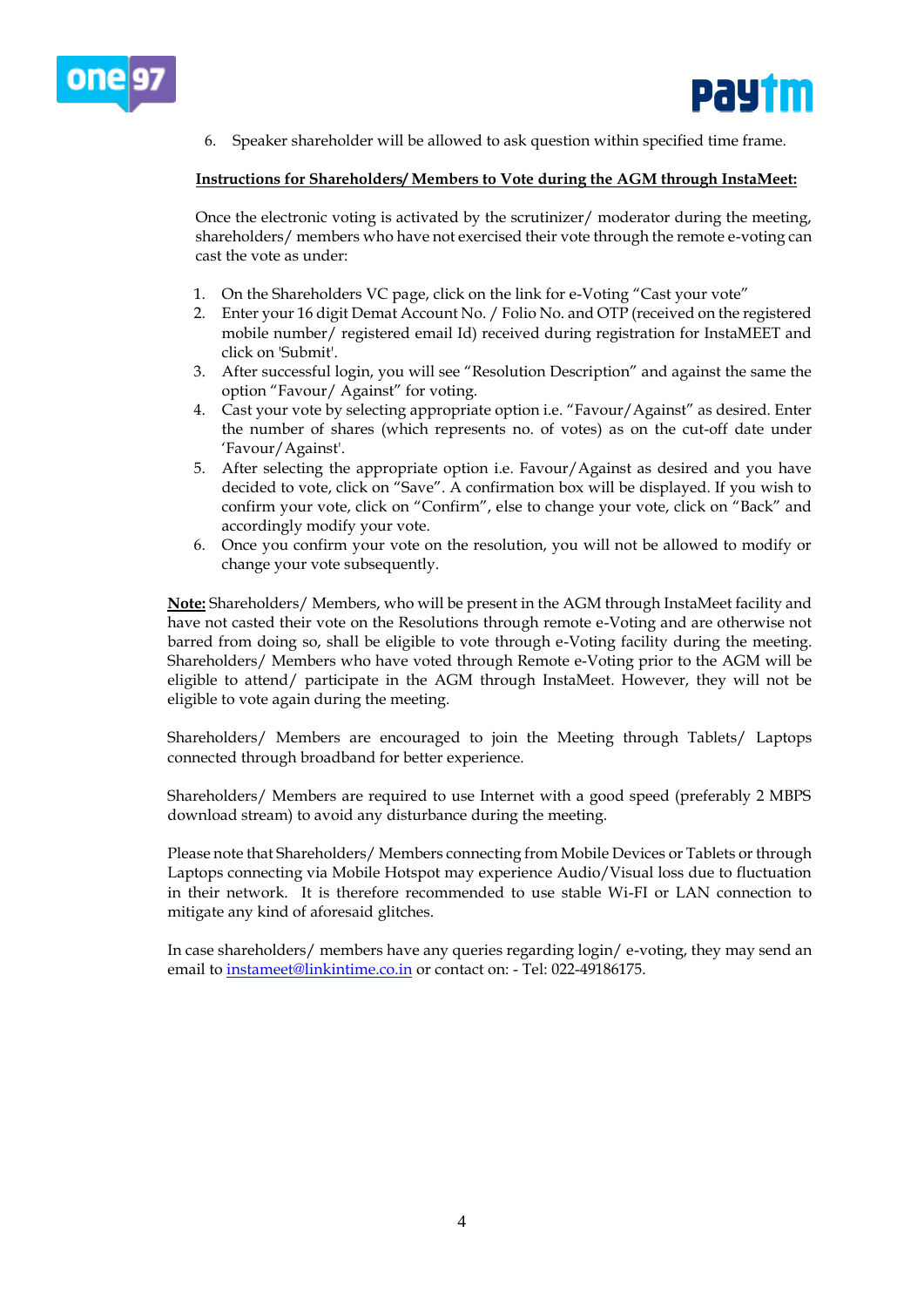



#### **Guidelines to attend the AGM proceedings of Link Intime India Pvt. Ltd.: InstaMEET**

For a smooth experience of viewing the AGM proceedings of Link Intime India Pvt. Ltd. InstaMEET, Shareholders/ Members who are registered as speakers for the event are requested to download and install the Webex application in advance by following the instructions as under:

a) Please download and install the Webex application by clicking on the link <https://www.webex.com/downloads.html/>

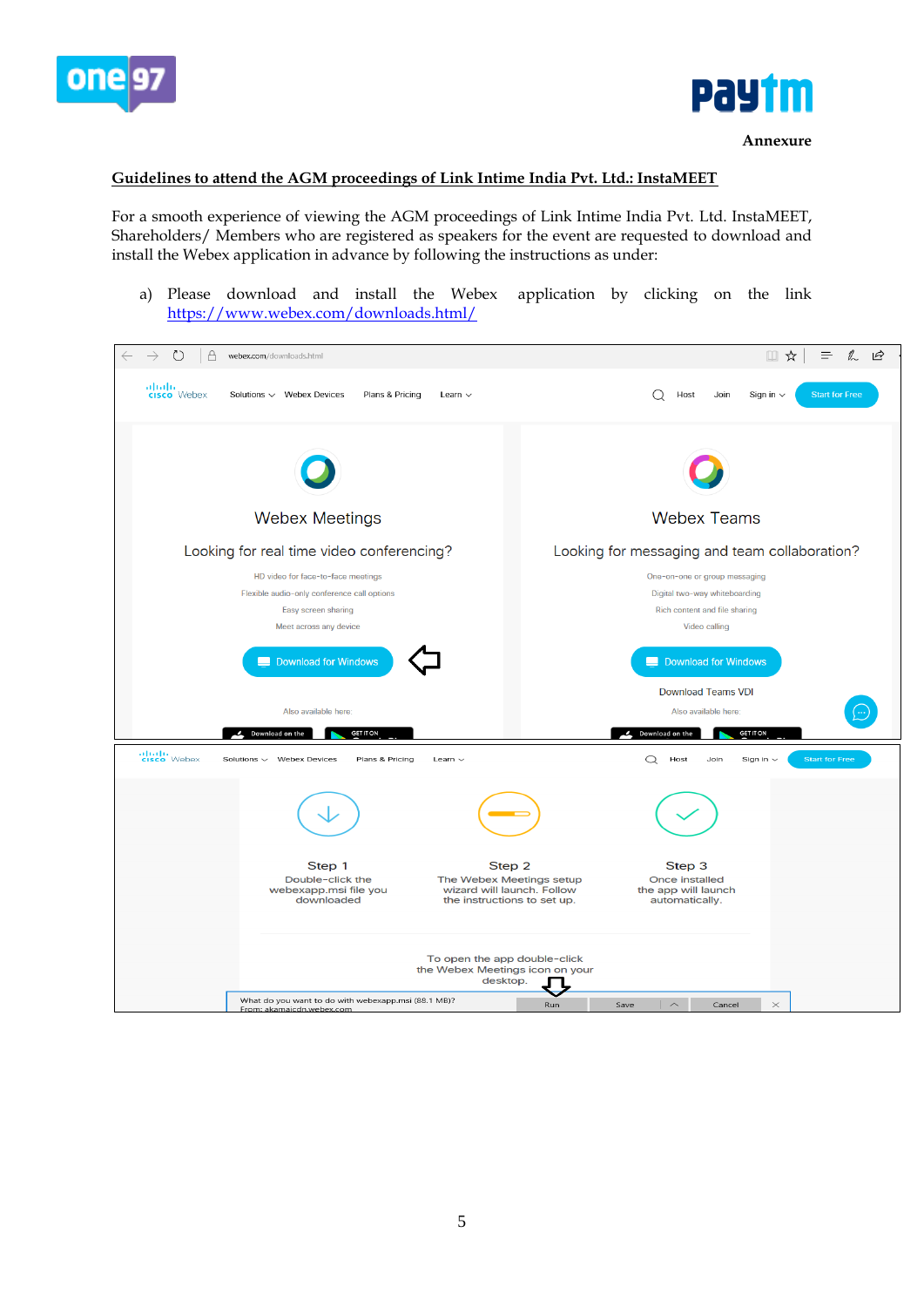

# **pay im**



b) If you do not want to download and install the Webex application, you may join the meeting by following the process mentioned as under: